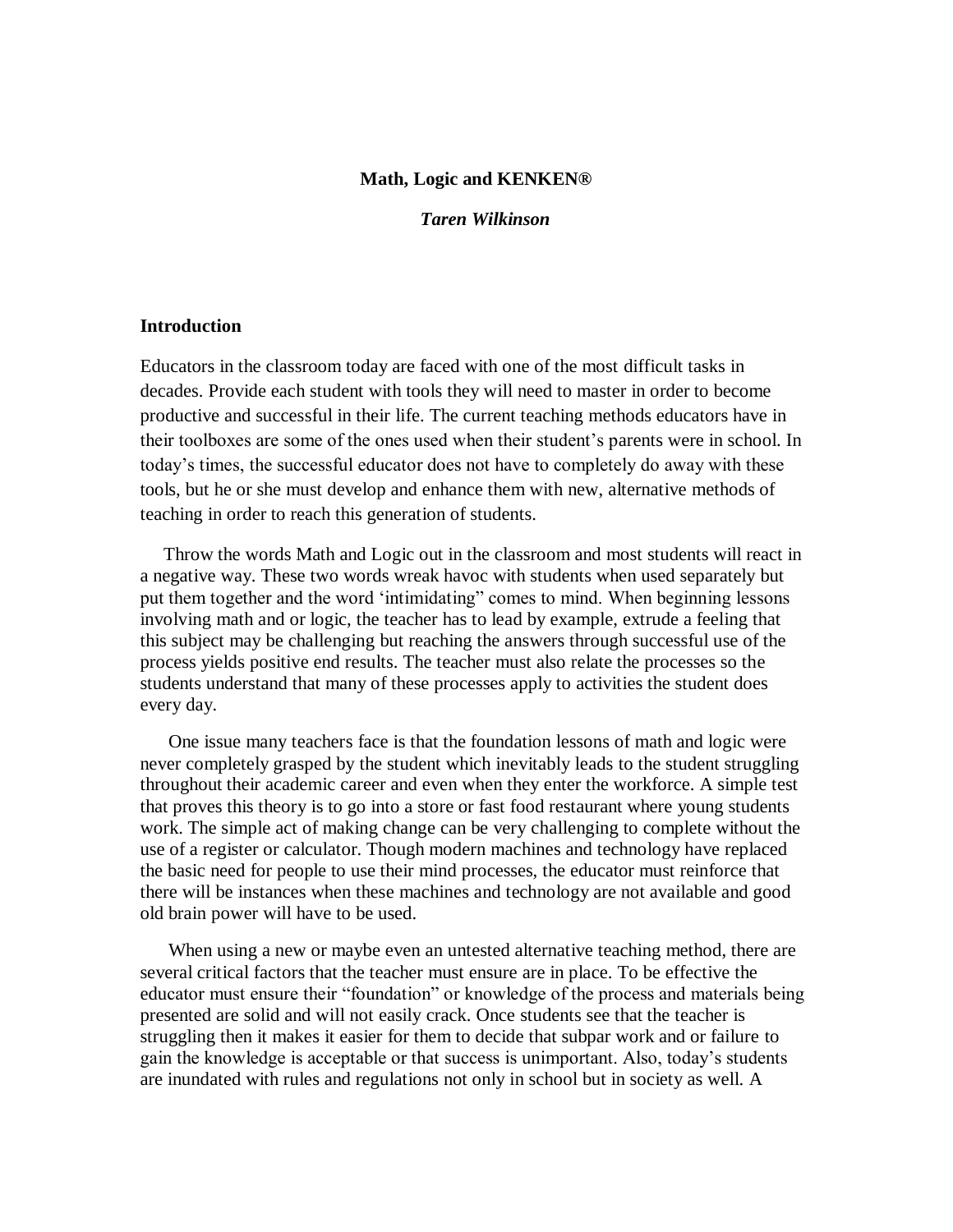teacher must maintain a balance between being perceived as overbearing compared to no control at all.

 The learning environment must be conducive to the lessons and materials being presented. Obviously, there are factors and distractions that the teacher cannot control but there are also many factors or distractions that the teacher has some control over.

 Lastly the teacher needs to know that he or she has the backing of their administration to use and implement an alternative teaching method. This support can be a turning point in the comfort level of the teacher, not worrying about repercussions for trying something new and different to deliver the lesson.

## **Objective**

In my years of teaching I have found that students struggle with multiplying and therefore with factoring. I have also notice an increasing lack of work ethic and problem solving skills. Students are more likely to "give up" rather than work in depth on a math problem when the answer isn't easily found. They seem to just want all the answers given to them without having to think things through. It seems this generation is fast paced and more in the mindset of "just give me the answer". The students seem to want to take the easy way out. My objective for this unit is to show students that Math can be fun and that there is self satisfaction in solving puzzles by using logic and knowledge.

 I teach at a school in an urban district that has approximately 845 students. Of those students, 62% are African-American; 20% Caucasian; 2% Asian; 10% Hispanic; and 4% that are Multi-Racial. My school also has a high percent of free or reduced lunch students. I have noticed that education is not the most important thing in most households of the students. There are some households that do value education for their children, but most seem to think of the teachers and school as just a free babysitting service. Most of the parents or guardians of our students barely finished high school and very few went to college. The students see this and think that there is nothing better for them. They don"t know what the future could hold for them with an education, because they have no encouragement nor support from home. Unfortunately, the only people who discuss a future with many of our students are the criminals who want to use them to better their own "business". The challenge I have is showing the students that Math is important and can make a difference in their lives. I also need to show them that they use it everyday, in one form or another. The *KenKen*® puzzles are fun and yet challenging. They also allow the student to make mistakes that can be corrected without any damage being done later in the puzzle. I think it is also necessary for students to learn that making a mistake is ok, as long as you can learn from it. Since there is only one solution for each puzzle, the student knows immediately if they have done the puzzle correctly. They don"t have to wait on the teacher to tell them the correct answer.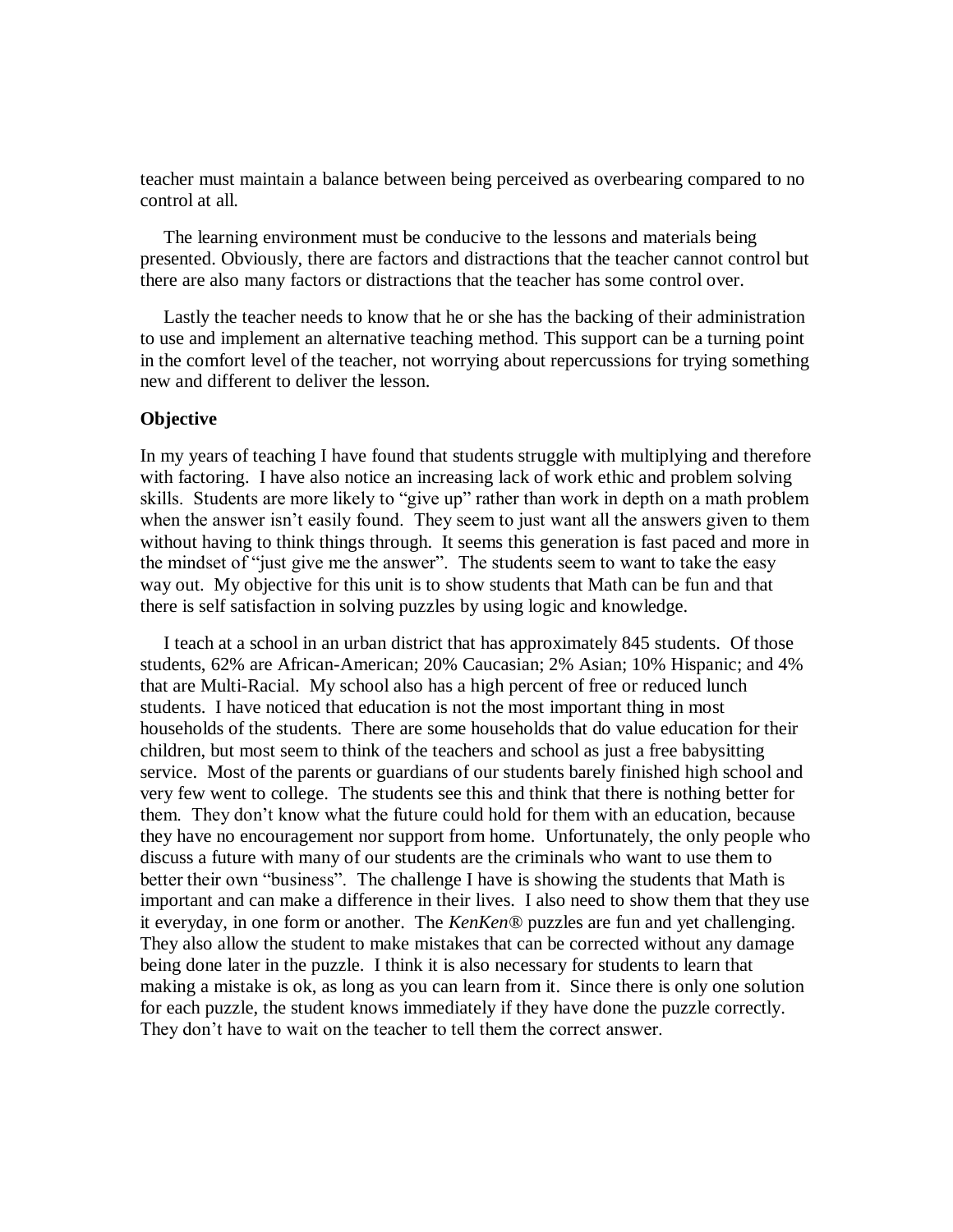My end goal with this unit plan is to review factors and to show students that using factors can be fun. I also hope that students will see that solving a puzzle using logic as well as Math skills can be challenging, but rewarding when solved and increase their self confidence.

#### *What is the KenKen® Puzzle?*

Most people are familiar with the *Sudoku* puzzle. This puzzle uses a 9x9 grid and 3x3 "cages" within this grid. For each row the solver can use the numerals 1 through 9 only once and can also only use those numerals for each column. The other rule is that the solver can only use those numerals with each "cage" once. If a student is not familiar with this puzzle, then I would first have them work with another student that is familiar and confident about solving it. It is helpful if students are familiar with this puzzle before they try to start solving the *KenKen*®.

 There is a new type of puzzle that has been introduced called a *KenKen®* puzzle. This puzzle is similar to the very popular *Sudoku* puzzles. The *KenKen®* puzzle was created in Japan by Tetsuya Miyamoto. He runs his own school and entry is based on a "firstcome first-serve" basis. He uses the *KenKen®* puzzles as part of his "teaching by not teaching" method. He gives his students the puzzles to solve with no questions allowed and no solutions given. He simply tells the students when the puzzles they solve are correct. There are others who have helped make *KenKen®* popular in America and other countries. The term "ken" means "wisdom" in Japanese, so the term "kenken" means "wisdom squared".

 We will start with the easier puzzles using basic addition and subtraction skills, before moving on to the puzzles that also incorporate multiplication and division. There are various levels of difficultly for the *KenKen®* puzzles as well. This will help when teaching different levels of students. The *KenKen®* puzzle also incorporates several NCTM standards with each puzzle, such as problem solving, analyzing and communicating solutions with others.

 The teacher should first explain how the *KenKen*® works and describe its features. The numbers that can be used depends on the number of boxes in each row. In a 4x4 puzzle, you can only use the numbers 1, 2, 3 and 4. In a 5x5 puzzle, you can only use the numbers 1, 2, 3, 4, and 5; and so on. Each number can only be used once in each row and each column. There are heavily outlined squares, which are called *cages*. Each cage has a *target number* in the upper left hand corner. This is the number the students should reach when doing the mathematical operation that is next to the target number. If there is a cage with just a number and no mathematical operation in it, then that is the number that occupies that box.

 The teacher will start with the basic level of *KenKen®*. This puzzle is in a 4x4 format and will only involve addition and subtraction. With the *KenKen*® puzzle, there is no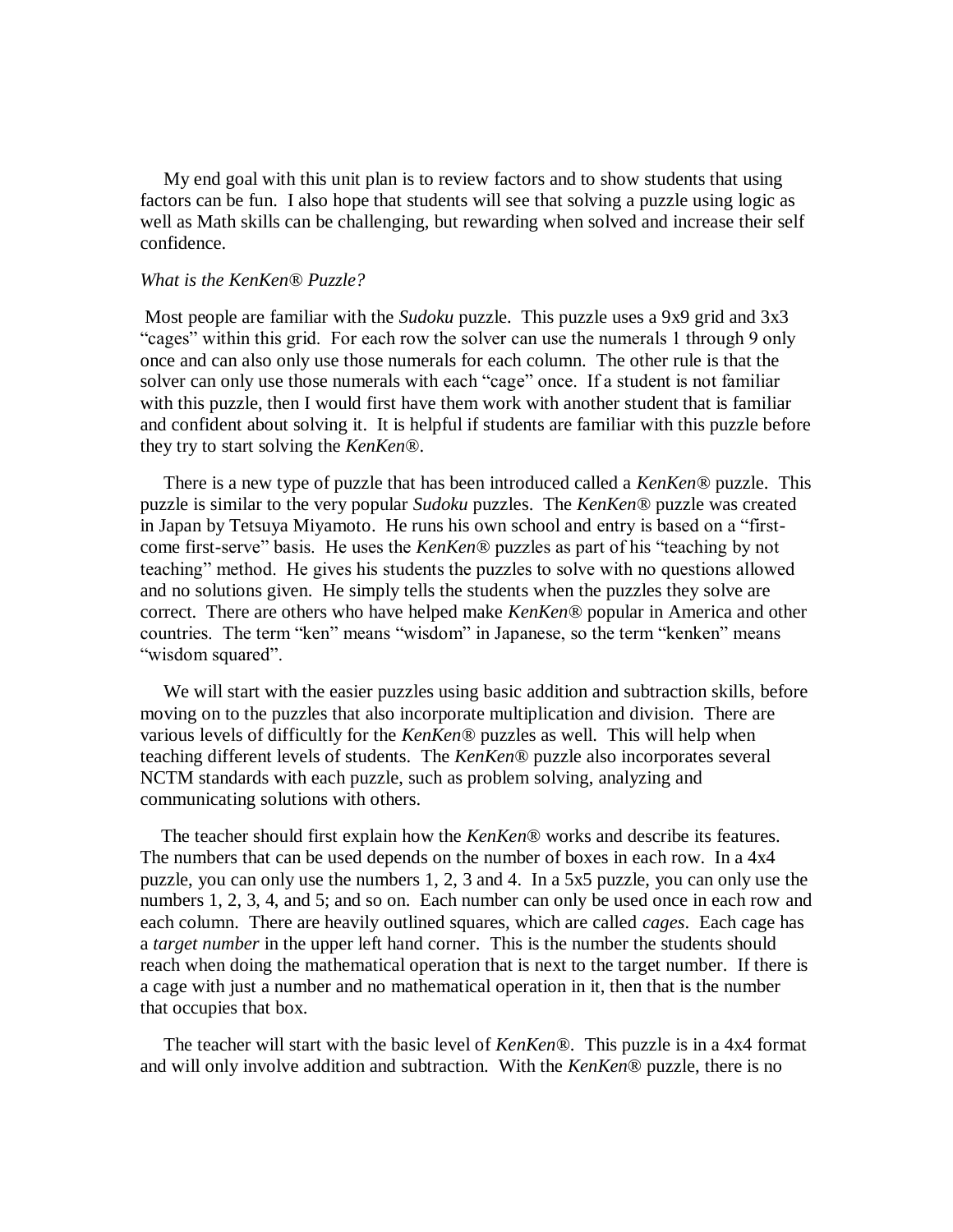absolute position to start. The "trick" is to see if there is an expression that can only have one solution. This is generally the best place to start for any of the puzzles.

 The following steps are recommended for the puzzle below. First, label each square with a letter (as shown in the puzzle next to the original puzzle). This will make identifying the square that students want to solve easier. Since there is a cage with a 4 and no math function in the lower left corner, place a 4 there (the square labeled "D"). Then, place a 2 in the cage with just a 2 in the left corner (square "N"). It might be better to give the students some direction for their first puzzle. Ask them to start on the left side of the puzzle and work going to the right side. It will not make a difference in the solution, however. I just find that with their first puzzle, the students need more guidance and specific directions. Next, ask the students what expressions can only have one solution. In the first column, the "5+" must use 3 and 2 in that order because of the "7+" in the third row (the 3 and 4 must be used here). So the order of the first column must be (from top to bottom) 1, 3, 2 and then 4. The second column must start with a 3, to be added to the 1 from the first column to equal 4. The students should be able to see that square "G" must be a 4, which leads square "F" to be a 1 and square "H" to be a 2. Now you can move to the third column. Square "J" must be a 4 and square "K" must be a 3. Students should start to see the pattern and be anxiously calling out the solution to the rest of the puzzle.

| $4+$             |      | $6+$ |                         |
|------------------|------|------|-------------------------|
| $5+$             | $3-$ |      | $\overline{\mathbf{2}}$ |
|                  | $7+$ |      | $2 -$                   |
| $\boldsymbol{4}$ | $3+$ |      |                         |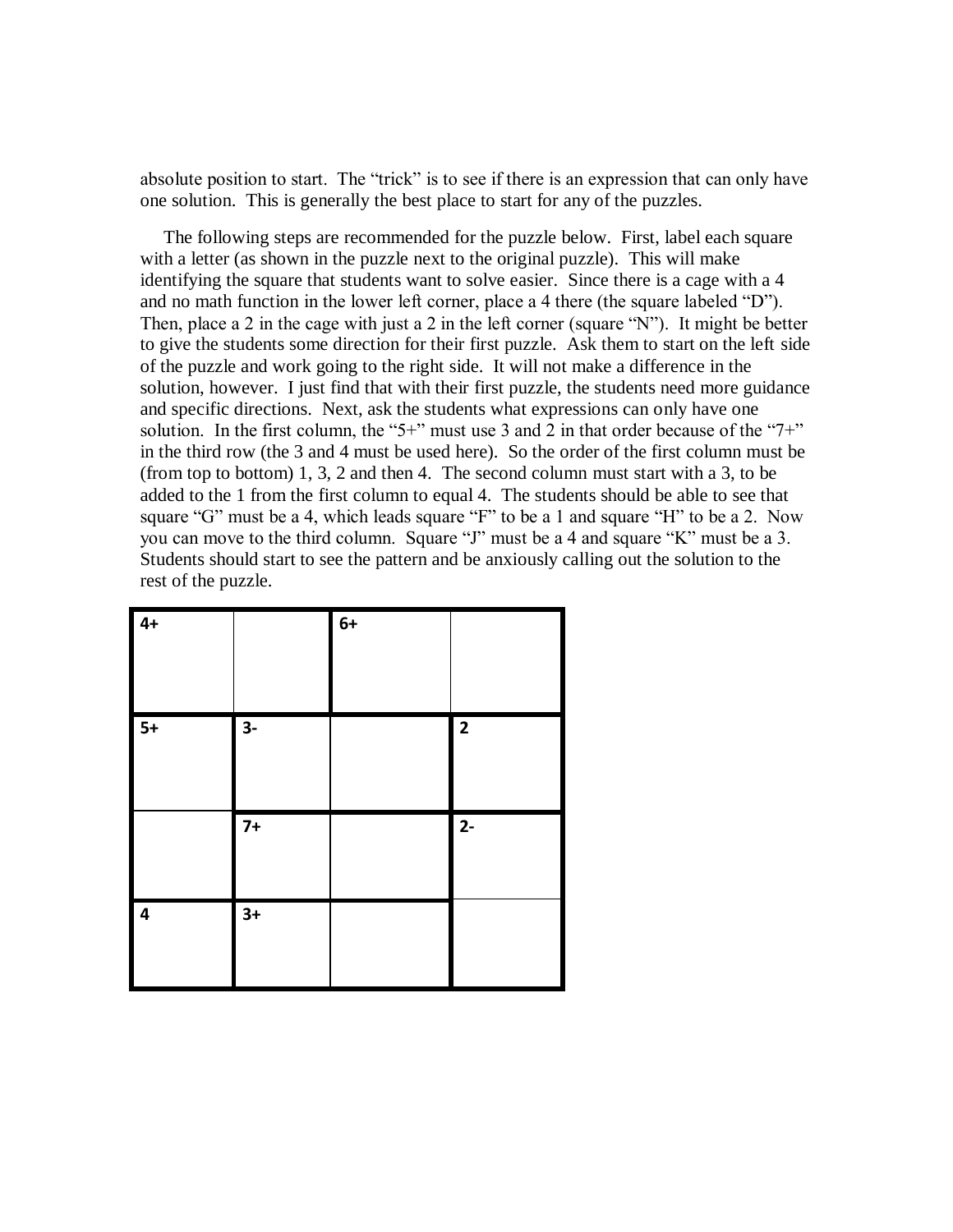| $4+$                      |              | $6+$ |                         |
|---------------------------|--------------|------|-------------------------|
| $\boldsymbol{\mathsf{A}}$ | ${\sf E}$    | I    | M                       |
| $5+$                      | $3-$         |      | $\overline{\mathbf{c}}$ |
| B                         | F            | J    | N                       |
|                           | $7+$         |      | $2 -$                   |
| $\mathsf C$               | G            | K    | 0                       |
| $\overline{\mathbf{4}}$   | $3+$         |      |                         |
| D                         | $\mathsf{H}$ | L    | P                       |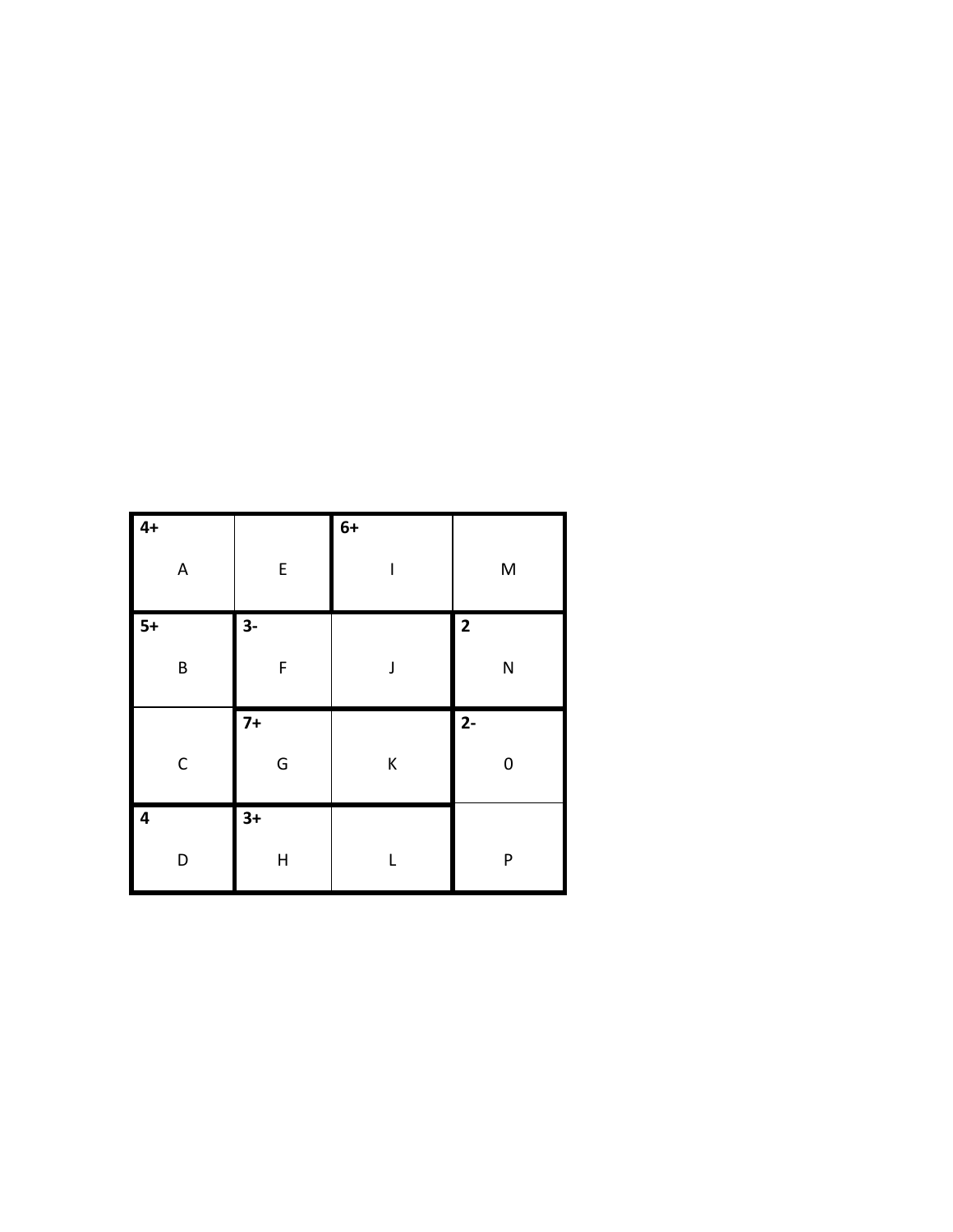Here is the solution to the puzzle from the previous page:

| $4+$           |                           | $6+$                      |                         |
|----------------|---------------------------|---------------------------|-------------------------|
| $\mathbf{1}$   | $\ensuremath{\mathsf{3}}$ | $\mathbf 2$               | 4                       |
| $\vert$ 5+     | $3-$                      |                           | $\overline{\mathbf{2}}$ |
| $\mathsf 3$    | $\mathbf{1}$              | $\overline{\mathbf{4}}$   | $\overline{2}$          |
|                | $7+$                      |                           | $2 -$                   |
| $\mathbf 2$    | 4                         | $\ensuremath{\mathsf{3}}$ | $\mathbf 1$             |
| $\overline{4}$ | $3+$                      |                           |                         |
| 4              | $\overline{\mathbf{c}}$   | $\mathbf 1$               | 3                       |

L,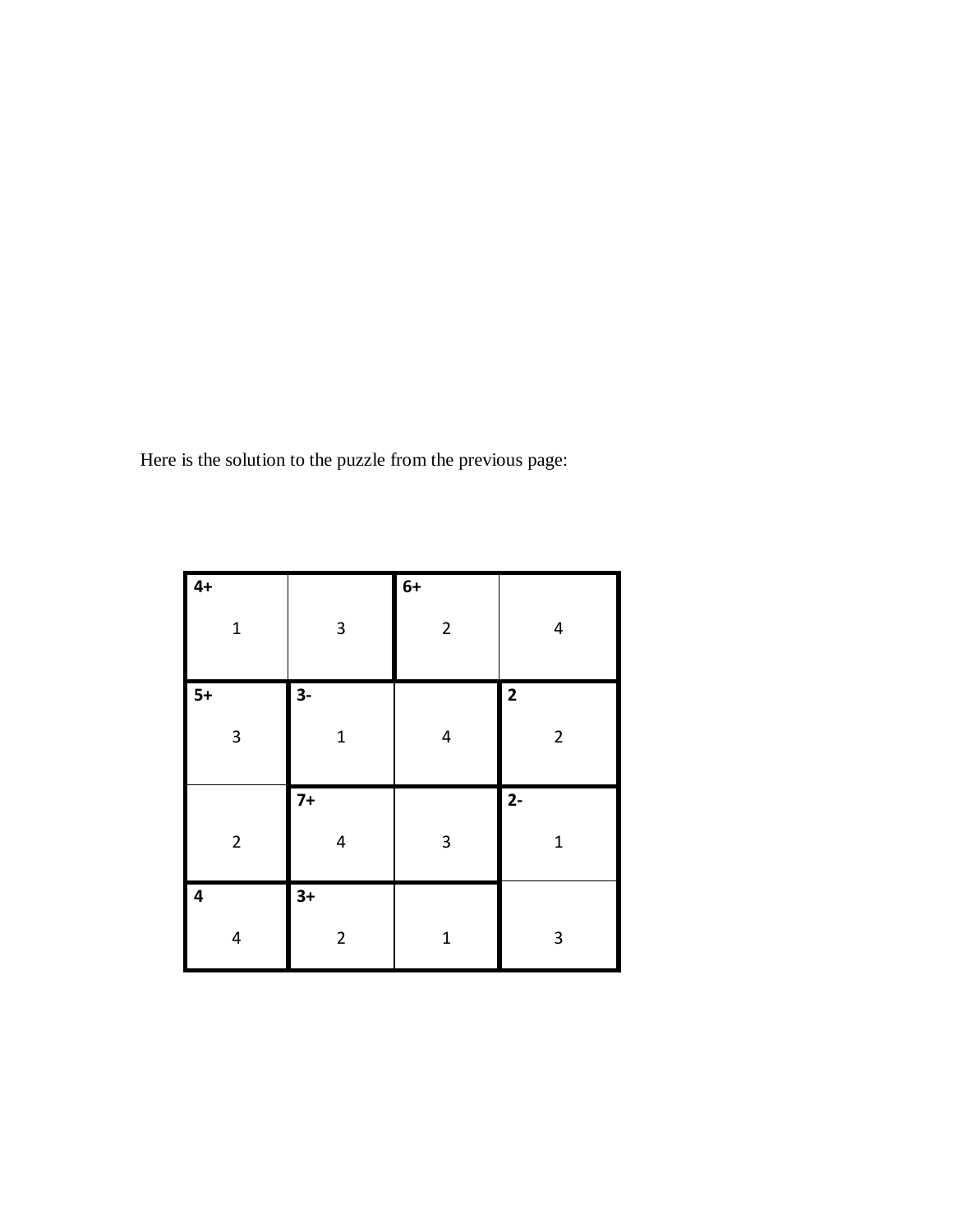It would be more productive to have the students solve several of the 4x4 puzzles before moving on to a larger puzzle. I also find it helpful to list the numbers that can be used next to the puzzle. It might sound "childish", but I think it will help for the students to "see" the numbers they can use. It would also be wise to stay with the puzzles that only involve addition and subtraction. This will build their confidence with solving the puzzles and with their abilities to solve mathematical problems and to use reason—not just "guess and check". On the next page is a 6x6 puzzle, and below it is the same puzzle with the squares labeled. The same reasoning will be used to solve this puzzle.

| $9+$           |                         | $\overline{1}$ | $11+$ | $8+$ |       |
|----------------|-------------------------|----------------|-------|------|-------|
| $\overline{4}$ | $8+$                    |                |       | $6+$ |       |
|                |                         | $11+$          | $8+$  |      |       |
| $5+$           | $\overline{\mathbf{5}}$ |                |       | $9+$ | $10+$ |
|                |                         | $\overline{2}$ |       |      |       |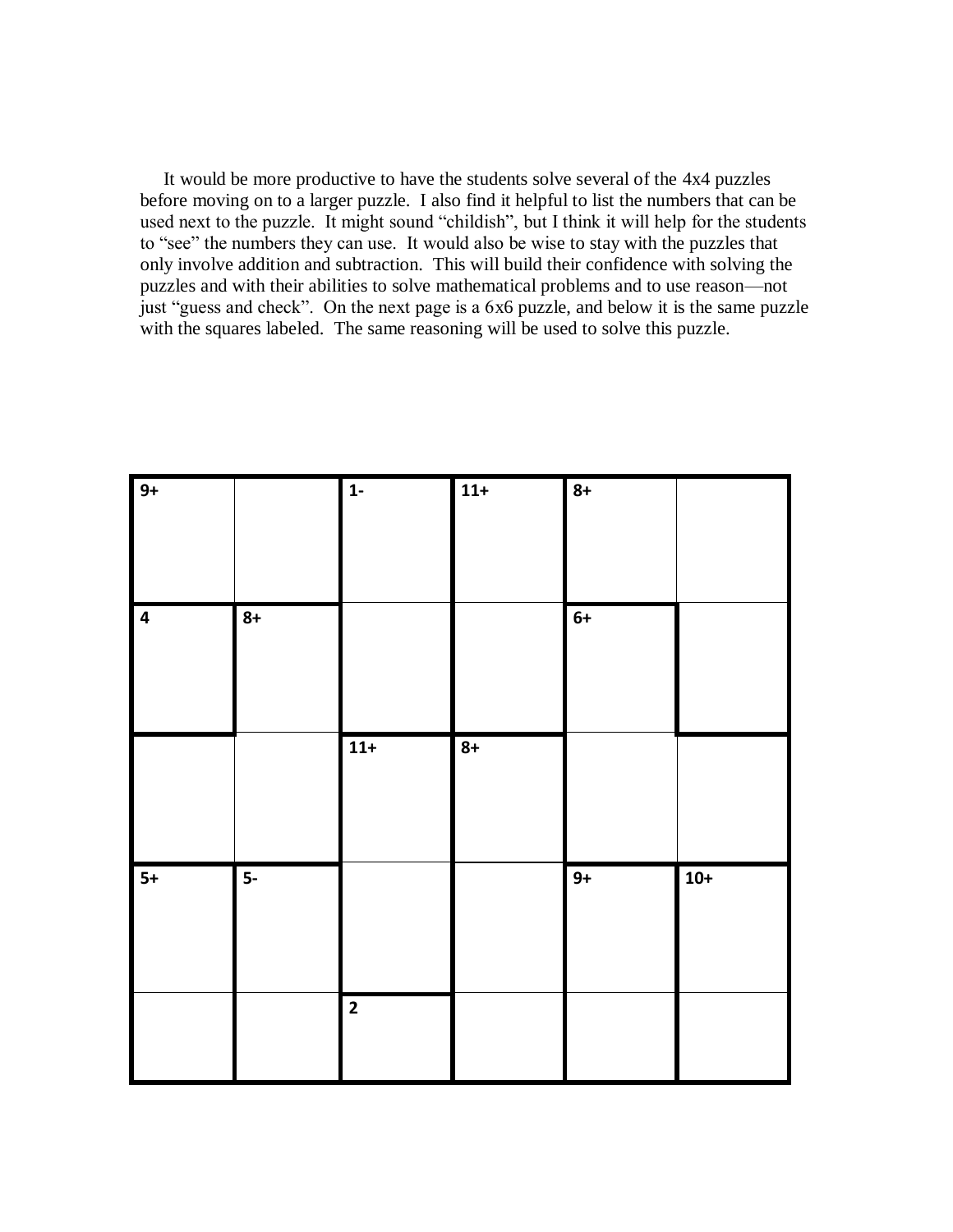| $\vert 9+$ | $3+$ | $9+$ |  |
|------------|------|------|--|
|            |      |      |  |

| $\overline{9}$ +          |                           | $\overline{1}$ | $11+$       | $8+$        |                        |
|---------------------------|---------------------------|----------------|-------------|-------------|------------------------|
| $\boldsymbol{\mathsf{A}}$ | ${\mathsf G}$             | M              | $\sf S$     | Υ           | EE                     |
| $\overline{4}$            | $8+$                      |                |             | $6+$        |                        |
| $\sf B$                   | $\boldsymbol{\mathsf{H}}$ | ${\sf N}$      | $\mathsf T$ | $\mathsf Z$ | $\mathsf{FF}% _{0}$    |
|                           |                           |                |             |             |                        |
|                           |                           | $11+$          | $8+$        |             |                        |
| $\mathsf C$               | I                         | $\circ$        | $\sf U$     | ${\sf AA}$  | $\mathsf{G}\mathsf{G}$ |
| $5+$                      | $5-$                      |                |             | $9+$        | $10+$                  |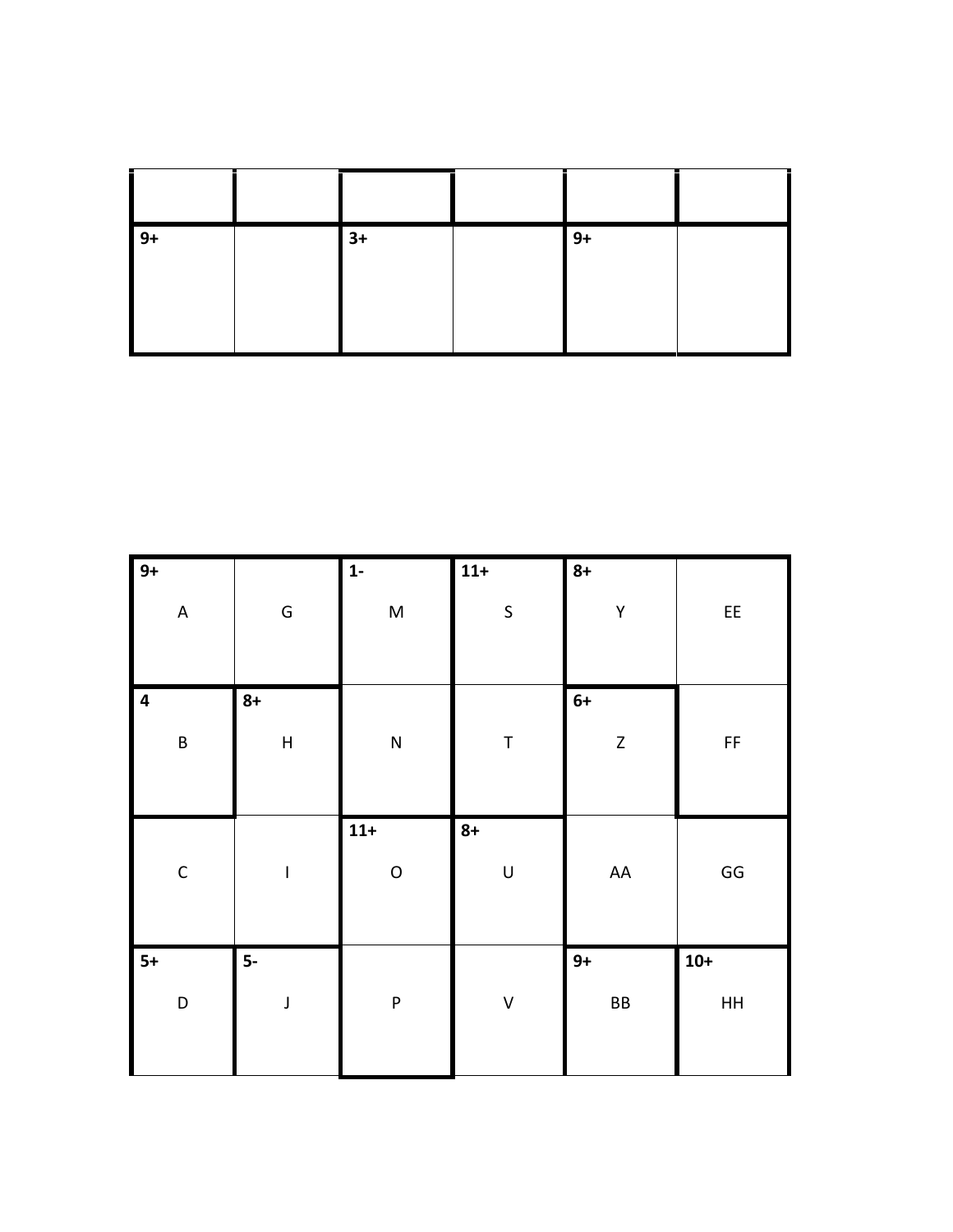| E         | К | $\overline{2}$<br>Q | W | CC         | $\mathbf{II}$ |
|-----------|---|---------------------|---|------------|---------------|
| $9+$<br>F |   | $3+$<br>$\mathsf R$ | X | $9+$<br>DD | JJ            |

Here is the solution to the 6x6 puzzle from the previous page:

| $9+$                                               |                         | $1 -$                     | $11+$                           | $8+$                    |             |
|----------------------------------------------------|-------------------------|---------------------------|---------------------------------|-------------------------|-------------|
| $\boldsymbol{6}$                                   | $\overline{\mathbf{3}}$ | $\overline{\mathbf{4}}$   | $\mathsf S$                     | $\overline{2}$          | $\mathbf 1$ |
| $\overline{\mathbf{4}}$<br>$\overline{\mathbf{4}}$ | $8+$<br>$\overline{c}$  | $\overline{\mathbf{3}}$   | $\boldsymbol{6}$                | $6+$<br>$\mathbf{1}$    | 5           |
| $\mathbf{1}$                                       | 5                       | $11+$<br>$\boldsymbol{6}$ | $8+$<br>$\overline{\mathbf{4}}$ | $\overline{\mathbf{3}}$ | $\mathbf 2$ |
|                                                    |                         |                           |                                 |                         |             |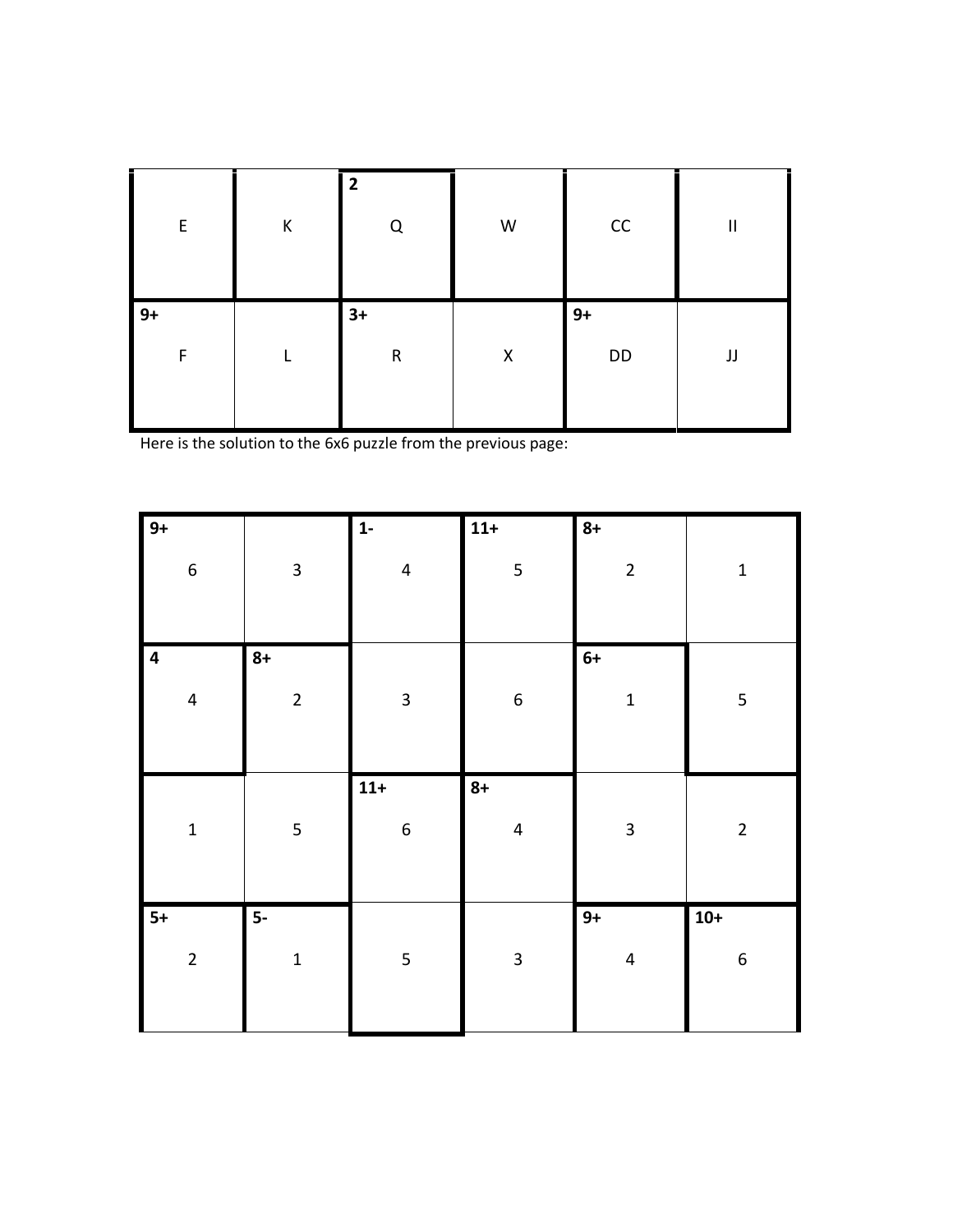| $\mathbf{3}$ | $\boldsymbol{6}$ | $\overline{2}$<br>2 | 1              | 5         | 4 |
|--------------|------------------|---------------------|----------------|-----------|---|
| $9+$<br>5    | 4                | $3+$<br>1           | $\overline{2}$ | $9+$<br>6 | 3 |

# *Introducing Factoring with the KenKen® Puzzle*

Since the puzzles are progressive, I would then ask the students to work in pairs to solve a 6x6 puzzle. As their confidence builds, I would start to introduce the fact that the rest of the puzzles they will solve will include all four arithmetic computations. Before starting any puzzles; however, I would review factors and how they are found. The most important thing would be for the students to know what the term *"*factor*"* means. I have noticed that students frequently get the term *factor* mixed up with *multiple*. Students will need to be reminded that the factors are the two numbers that are multiplied together to get the product. I will spend time having the students complete the factoring for several numbers before they start the next level of the *KenKen®* puzzle. I have a "circle around" process that I use with my students. I have found that students are less likely to "miss" a factor if this process is used. The process is set up like a table. The students will list the number they are factoring at the top, then list the numbers side by side that multiply together to give you "factor number". When you get to a number on the second column that is consecutive (or almost consecutive) from the last number on the first column, then you know that you have listed all of the factors available. This is why I call it "circle around", because the first column "circles around" to the next number in the second column.

|                | <u>120</u> |     |
|----------------|------------|-----|
| 1              |            | 120 |
| $\overline{2}$ |            | 60  |
| 3              |            | 40  |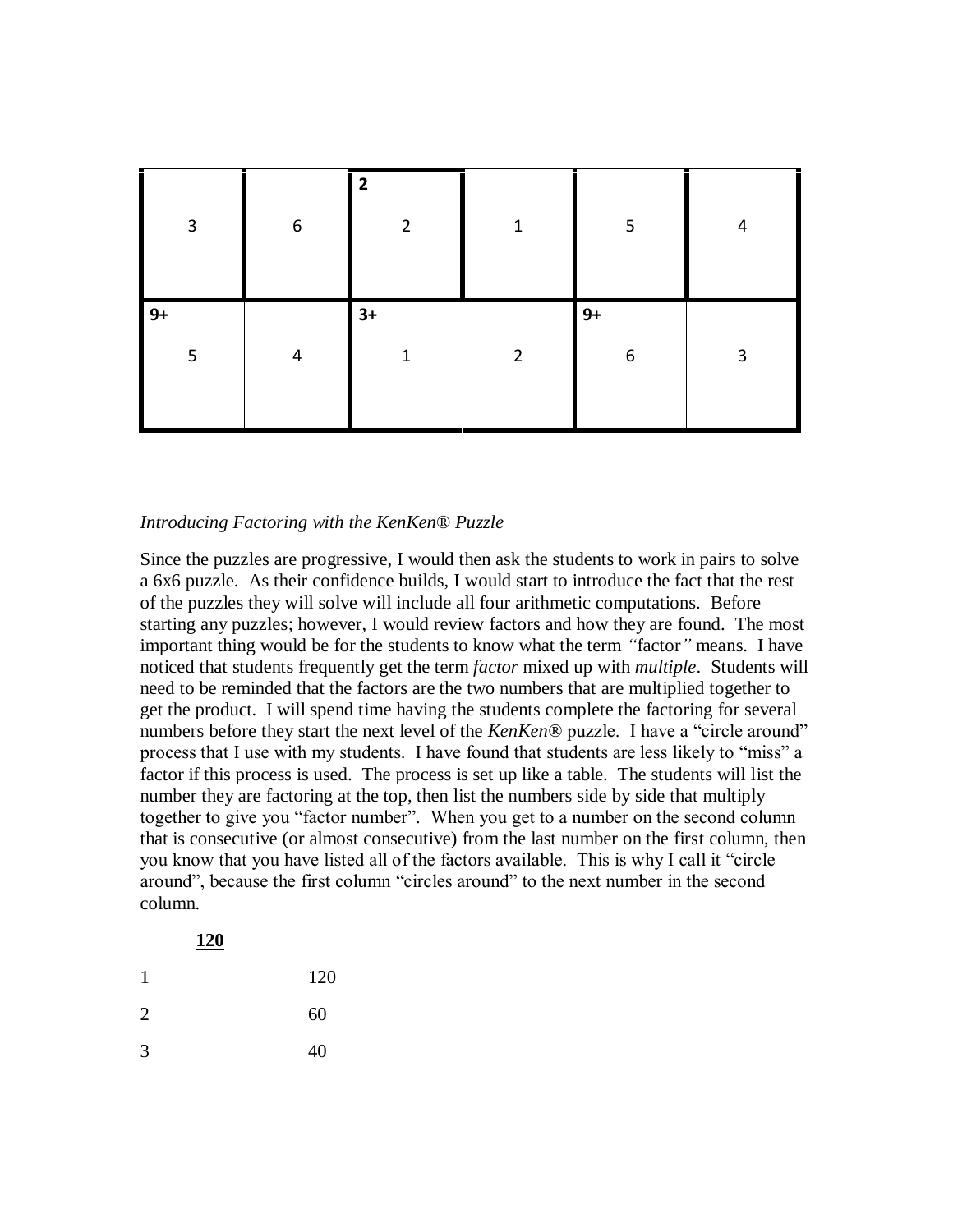| 4                | 30 |
|------------------|----|
| 5                | 24 |
| 7 (doesn't work) |    |
| 6                | 20 |
| 8                | 15 |
| 10               | 12 |
|                  |    |

11(doesn"t work)

 I have the students do the "circle around" method several times, with all sorts of different numbers. After watching the students and working with them, there is another issue I have found when they are trying to factor. It is that they are not strong when it comes to division facts. For example, most students would not see that 120 is divisible by 3. After witnessing this over and over again, I have chosen to ask students to make a divisibility chart in their Math notebook to refer back to and to memorize.

Here is the chart:

| <b>NUMBER</b>           | <b>RULE</b>                                                                                                 |
|-------------------------|-------------------------------------------------------------------------------------------------------------|
| $\overline{2}$          | If the number is even, then it is divisible by 2.                                                           |
| 3                       | If the sum of the digits of the original number is divisible by 3, then so is the<br>original number.       |
| $\overline{\mathbf{4}}$ | If the last 2 digits of the original number are divisible by 4, then the original<br>number is also.        |
| 5                       | If the last digit of the original number ends in a $5$ or 0, then the original<br>number is divisible by 5. |
| 6                       | If the original number is divisible by $2 \, AND \, 3$ , then it is also divisible by 6.                    |
| 9                       | If the sum of the digits of the original number is divisible by 9, then so is the<br>original number.       |
| 10                      | If the original number ends in a $0$ , then it is divisible by 10.                                          |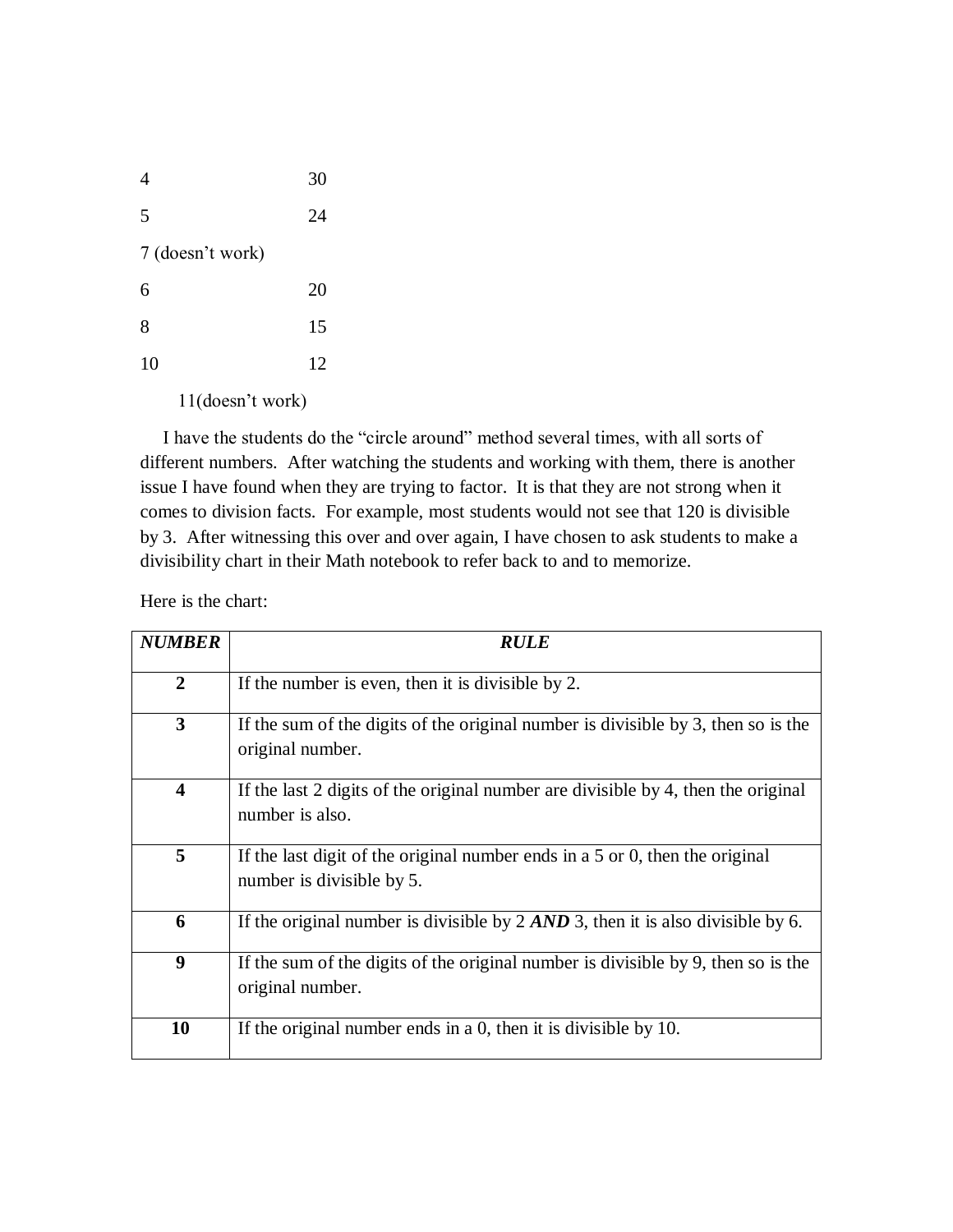Now, when students factor a number, I ask them to explain why a number is a factor or why it isn"t a factor. This is one of the times when memorization is the best option. If the students memorize the chart above, it will save them time and help them with finding factors.

 The next lesson that generally follows finding factors is to find the GCF (greatest common factor) for a given set of numbers. There are at least two different methods that can be used and that I teach my students. The first way is for the student to list the factors of each number in the set of numbers given using the "circle around" method. The students will then list all the common factors and therefore find the greatest of the common factors. Another method is called the "ladder method". To use this method the students set up a division box and place the set of numbers being compared inside the box. I call this a "double division" problem. They will then find a number that both numbers can be evenly divided by and then solve. They will then use the answer from the previous problem and follow the same steps until the answer has 1 as the only common number. To find the GCF, the student will then multiply all of the numbers that are on the "outside" of the division box. For example, to find the GCF of 24 and 36 the students will set up the problem like this:

$$
\boxed{24 \qquad 36}
$$

 Both of these numbers are even (which is what most students recognized first) and therefore are divisible by 2.

| 12.              | 18 |
|------------------|----|
| $2\overline{24}$ | 36 |

 The students should then follow the same procedure and find what number 12 and 18 can be evenly divided by. Again both of these numbers are even and can be divided by 2.

| 6           | 9  |
|-------------|----|
| 2 12        | 18 |
| $2 \mid 24$ | 36 |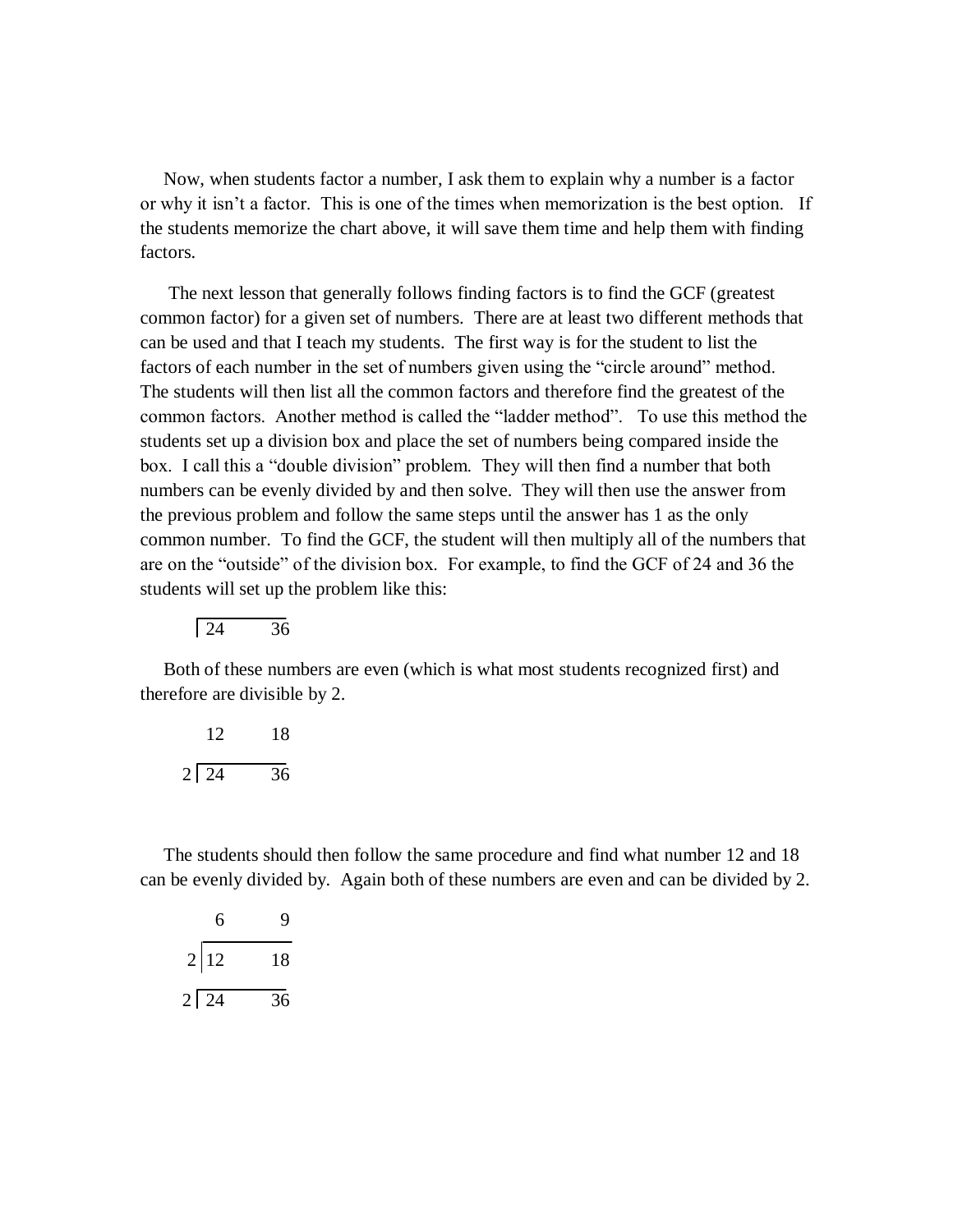Now the students need to be able to see that 6 and 9 can be evenly divided by 3 and follow the same process.

| 2    |    |
|------|----|
| 3 6  | 9  |
| 2 12 | 18 |
| 2 24 | 36 |

 Since 2 and 3 only have 1 as a common factor, this is where the division ends. To find the GCF, the student will need to multiply the outside numbers  $(3^*2^*2)$  which is 12. Therefore 12 is the GCF for 24 and 36. If there are 3 numbers in the set of numbers give to find the GCF, the students will use the same process, only it will be "triple division" instead of double. It makes it a little challenging to find a number that will "go into" all three, but still possible. I have taught both methods to my students and many find the "circle around" method much easies, while others like the "ladder method" better. This is just one of many examples showing the reason why teachers must teach the objective using different styles. It makes planning a lesson more challenging and more time consuming, but the payoff is that almost all students should be able to solve and answer test questions correctly. I also absolutely love to see the "I got it" light shine on their faces (which is why I love teaching so much!!!).

### *Creating a KenKen®*

Now that the students have had practice with finding the factors of numbers, they should be even better at solving the *KenKen*® puzzles. Since there are different sizes and levels of these puzzles, I would start the students off using a medium level of a 6x6 puzzle and gradually increase the difficulty as the students display success with the previous level.

 Once the students feel confident in their ability to solve a 9x9 puzzle I would introduce the culminating activity—for them to create their own *KenKen*® puzzle. This is definitely not something I would introduce at the beginning of the lesson. I would save this activity until year-end. The best time might be during the time after EOG and before the end of the school year, where there is some "down time" from teaching standards. You are still asking the students to use logic, which is always something that needs teaching.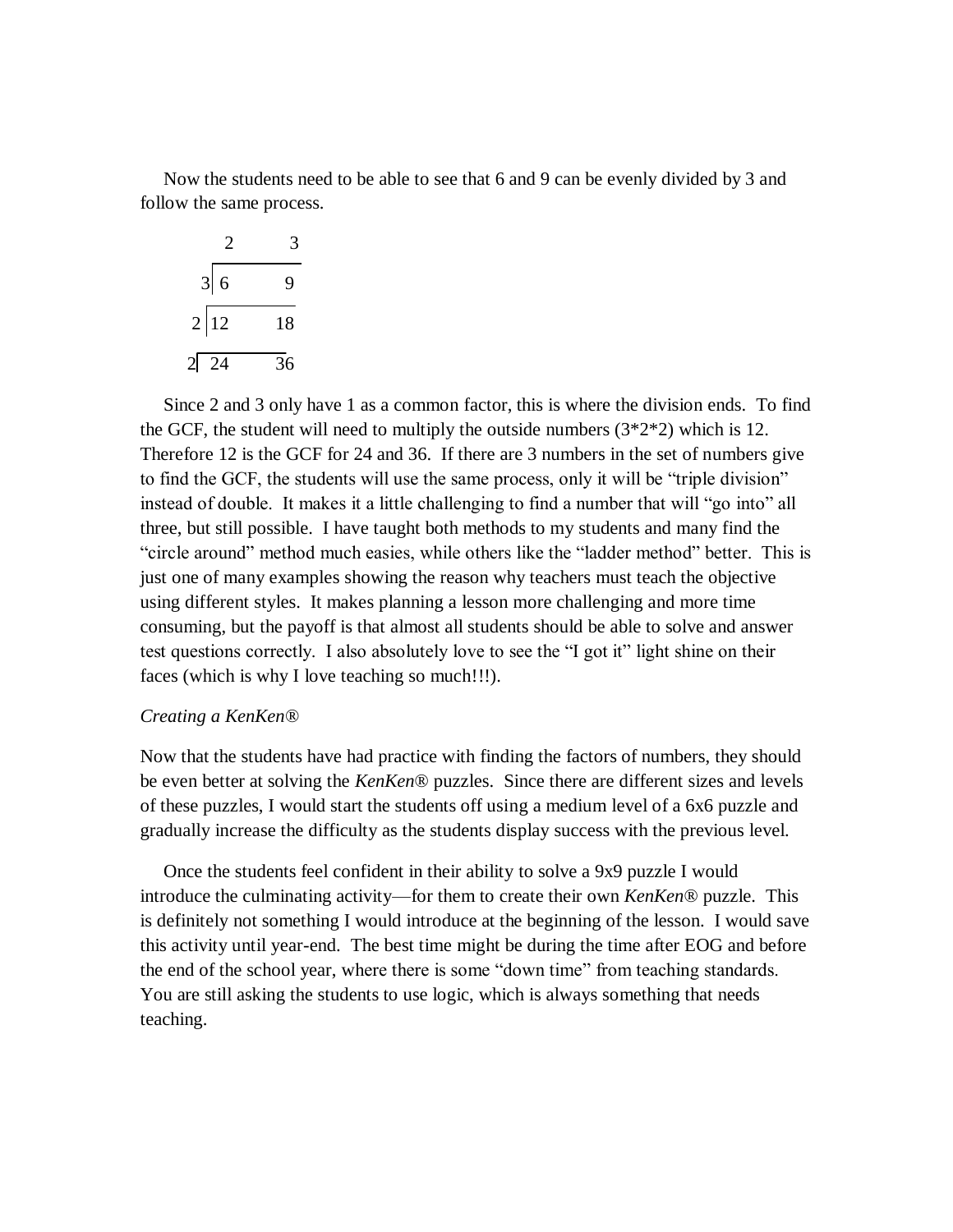The students may feel intimidated with the idea of creating this puzzle, so it might be best to start them off with creating something a little easier. Having the students create a "mine sweep" puzzle would be a good introduction. Of course having the students solve a mine sweep puzzle would be beneficial as well. Below is an example of a mine sweep puzzle:

|             | $\mathbf 1$    |                | $\,1\,$        |                | $\overline{c}$ |                | $\sqrt{2}$     |                | $\sqrt{2}$     |
|-------------|----------------|----------------|----------------|----------------|----------------|----------------|----------------|----------------|----------------|
| $\mathbf 1$ |                | $\sqrt{2}$     |                | $\mathfrak{Z}$ |                | $\sqrt{2}$     |                | $\mathfrak{Z}$ |                |
|             | $\mathfrak{Z}$ |                | $\sqrt{2}$     |                | $\mathfrak{Z}$ |                | $\sqrt{2}$     |                | $\overline{c}$ |
| $\,1\,$     |                | $\mathfrak{Z}$ |                | $\overline{c}$ |                | $\,1\,$        |                | $\mathfrak{Z}$ |                |
|             | $\mathfrak{Z}$ |                | $\sqrt{2}$     |                | $\mathbf 1$    |                | $\,1\,$        |                | $\overline{2}$ |
| $\sqrt{2}$  |                | $\overline{4}$ |                | $\,1\,$        |                | $\mathbf{1}$   |                | $\sqrt{2}$     |                |
|             | $\mathfrak{Z}$ |                | $\mathfrak{Z}$ |                | $\overline{c}$ |                | $\mathfrak{Z}$ |                | $\,1\,$        |
| $\,1\,$     |                | $\sqrt{2}$     |                | $\sqrt{2}$     |                | $\mathfrak{Z}$ |                | $\overline{c}$ |                |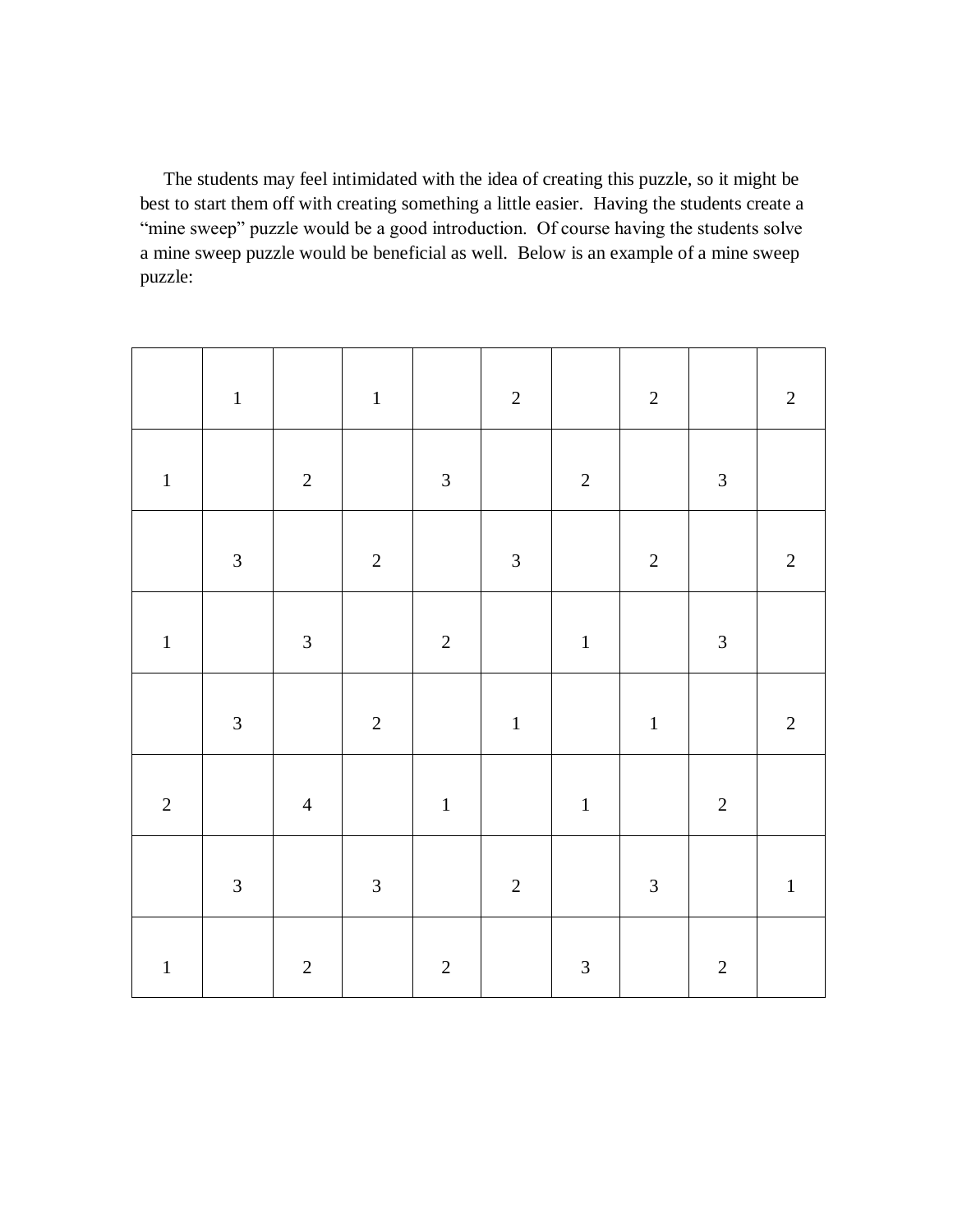The objective of this puzzle is to find which of the empty boxes contain mines, and which ones do not. The number in the box indicates how many mines there are in the boxes that touch one of the sides of the numbered box. As with the *KenKen*® puzzles, there is no absolute starting place; however, with this particular type of puzzle, it would be best to start with the boxes that surround the box with the 4 in it. This tells you that all 4 of the empty boxes contain a mine. It is also a good idea to place an X in boxes that do not contain a mine and an M in the boxes that do contain the mine. Here is the answer key to the above mine sweep puzzle:

| $\mathbf X$ | $\,1\,$        | $\mathbf X$    | $\,1\,$        | $\mathbf M$    | $\sqrt{2}$                  | $\mathbf X$    | $\sqrt{2}$     | $\mathbf M$    | $\sqrt{2}$     |
|-------------|----------------|----------------|----------------|----------------|-----------------------------|----------------|----------------|----------------|----------------|
| $\mathbf 1$ | $\mathbf M$    | $\overline{2}$ | $\mathbf X$    | $\mathfrak{Z}$ | $\mathbf M$                 | $\sqrt{2}$     | $\mathbf M$    | $\mathfrak{Z}$ | $\mathbf M$    |
| $\mathbf X$ | $\mathfrak{Z}$ | $\mathbf M$    | $\sqrt{2}$     | $\mathbf M$    | $\ensuremath{\mathfrak{Z}}$ | $\mathbf X$    | $\sqrt{2}$     | $\mathbf M$    | $\sqrt{2}$     |
| $\mathbf 1$ | $\mathbf M$    | $\mathfrak{Z}$ | $\mathbf X$    | $\overline{c}$ | $\mathbf M$                 | $\,1\,$        | $\mathbf X$    | $\mathfrak{Z}$ | $\mathbf M$    |
| $\mathbf X$ | $\mathfrak{Z}$ | $\mathbf M$    | $\sqrt{2}$     | $\mathbf X$    | $\mathbf 1$                 | $\mathbf X$    | $\mathbf 1$    | $\mathbf M$    | $\overline{2}$ |
| $\sqrt{2}$  | $\mathbf M$    | $\overline{4}$ | $\mathbf M$    | $\mathbf 1$    | $\mathbf X$                 | $\,1\,$        | $\mathbf X$    | $\sqrt{2}$     | $\mathbf X$    |
| $\mathbf M$ | $\mathfrak{Z}$ | $\mathbf M$    | $\mathfrak{Z}$ | $\mathbf X$    | $\sqrt{2}$                  | $\mathbf M$    | $\mathfrak{Z}$ | $\mathbf M$    | $\,1\,$        |
| $\mathbf 1$ | $\mathbf X$    | $\overline{2}$ | $\mathbf M$    | $\sqrt{2}$     | $\mathbf M$                 | $\mathfrak{Z}$ | $\mathbf M$    | $\sqrt{2}$     | $\mathbf X$    |